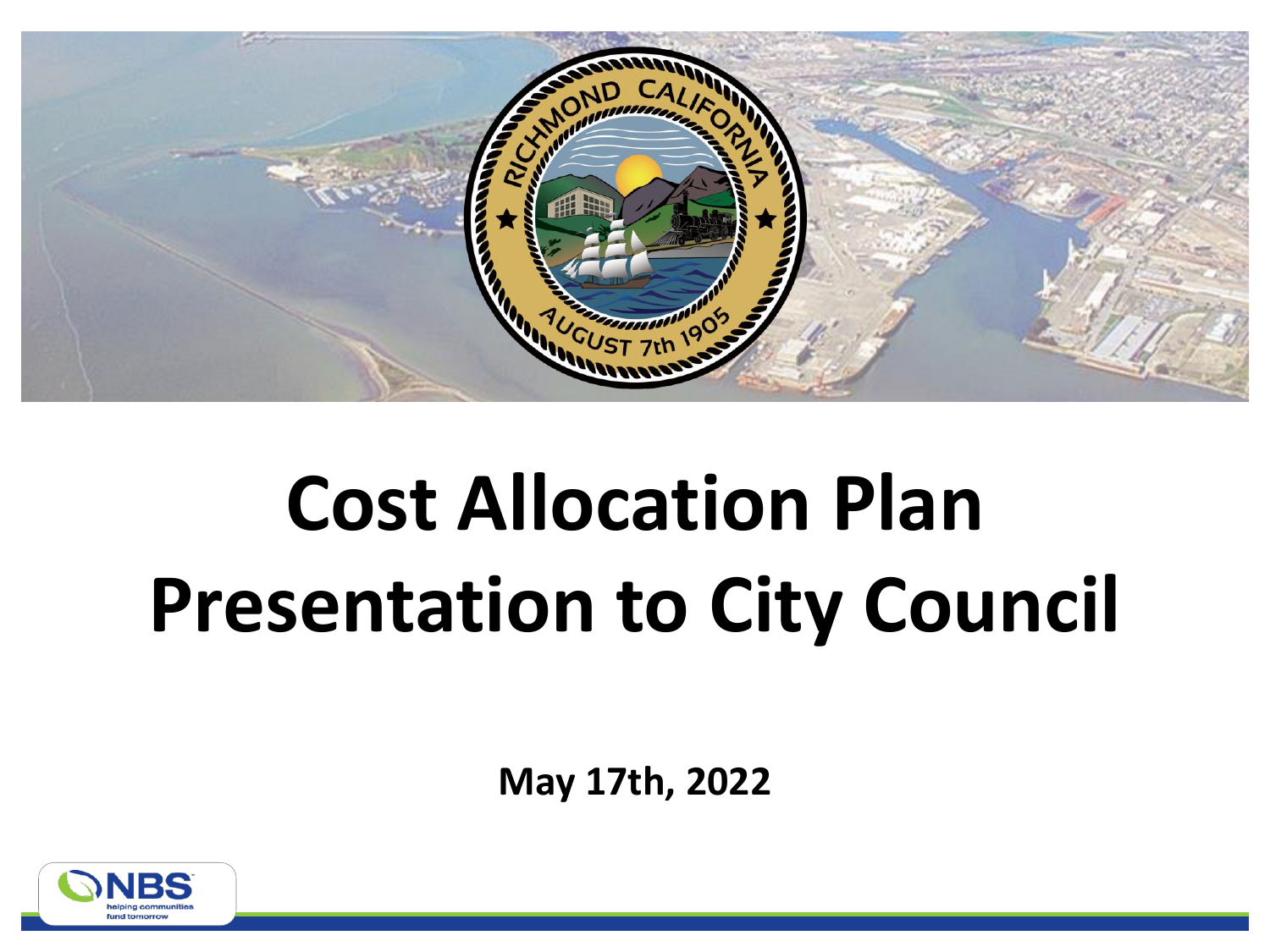### **What is a CAP?**

- **Purpose: Cost Allocation Plan (CAP)** provides a fair and reasonable allocation of City-wide administration costs
- Industry standard documentation for recovery of administrative costs:
	- ➢ Fees and Charges
	- ➢ Enterprise and Special Revenue Funds
	- ➢ Grants
- Follows guidelines established by Title 2, Code of Federal Regulations, Part 200
- Standard allocation methods in practice in California and nationwide for 3+ decades



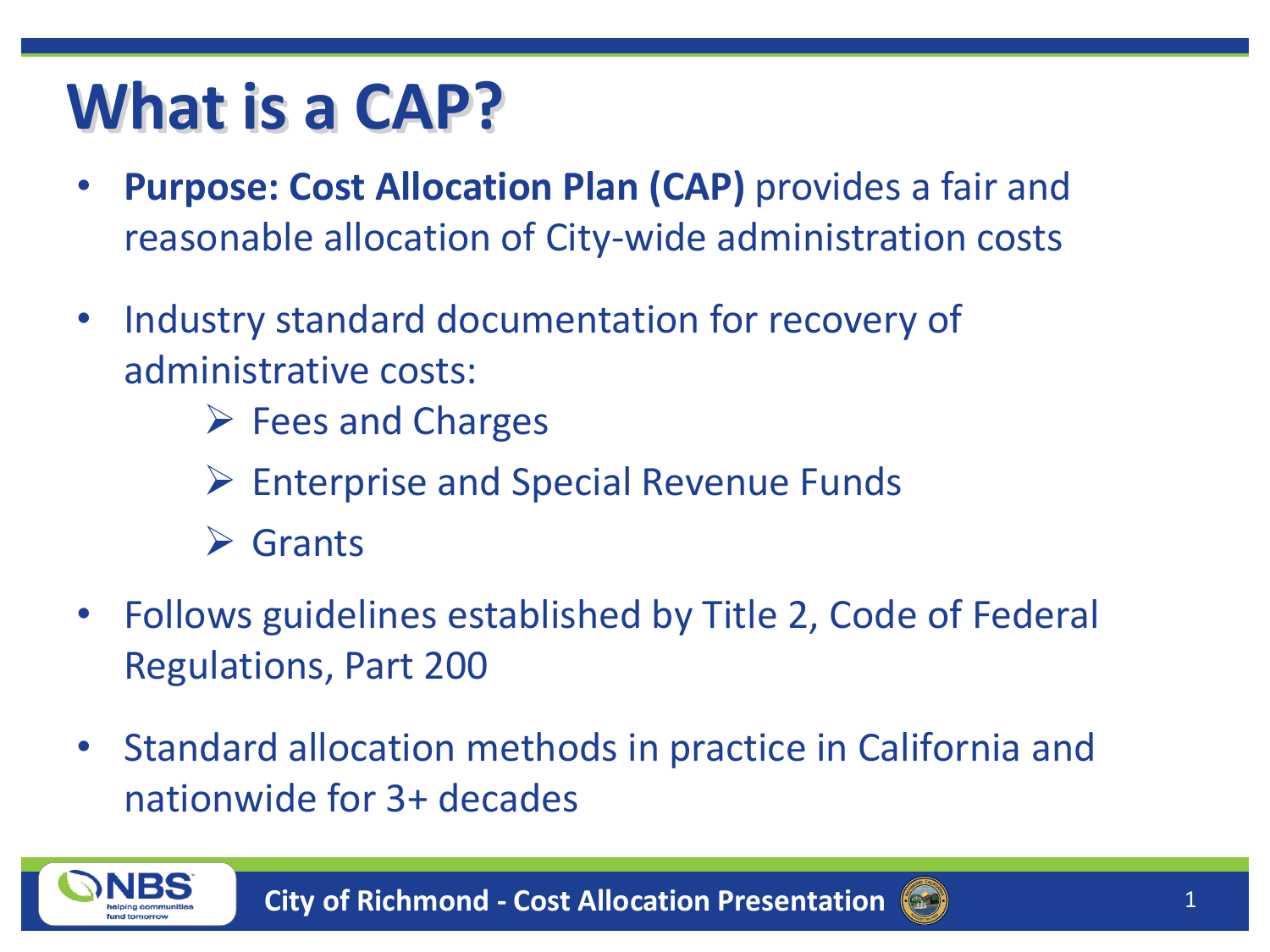## **Why Does the City Have a CAP?**

- Counties must complete one every year by law
- Cities commonly use for budgeting purposes and justifying transfers between General Fund and Other Funds
- Cost Allocation Plans and/or Indirect Cost Rate Proposals may be **required annually** for Federal or State grants
	- ➢ CalTrans
	- ➢ Housing and Urban Development (HUD)
	- ➢ Employment Development Department (EDD)
- Legally defensible tool complies with Federal Law, Industry Standards, and GAAP



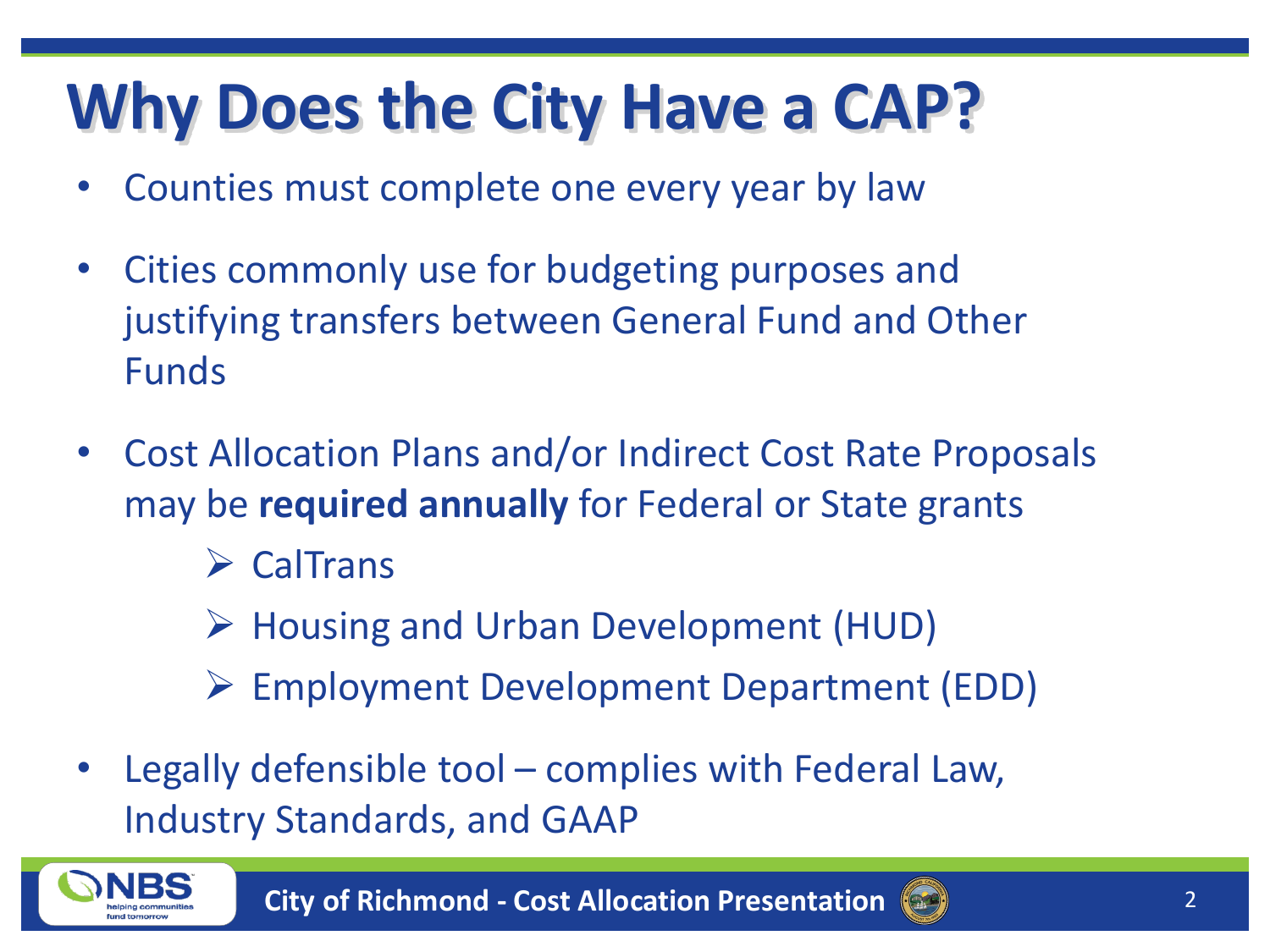#### **Two "Versions"**



*Follows Title 2 CFR 200 guidelines, but does not strictly comply. Used as* 



*Complies strictly w/ Title 2 CFR 200. Is reviewed by a State/Fed grantor agency and may be audited.*



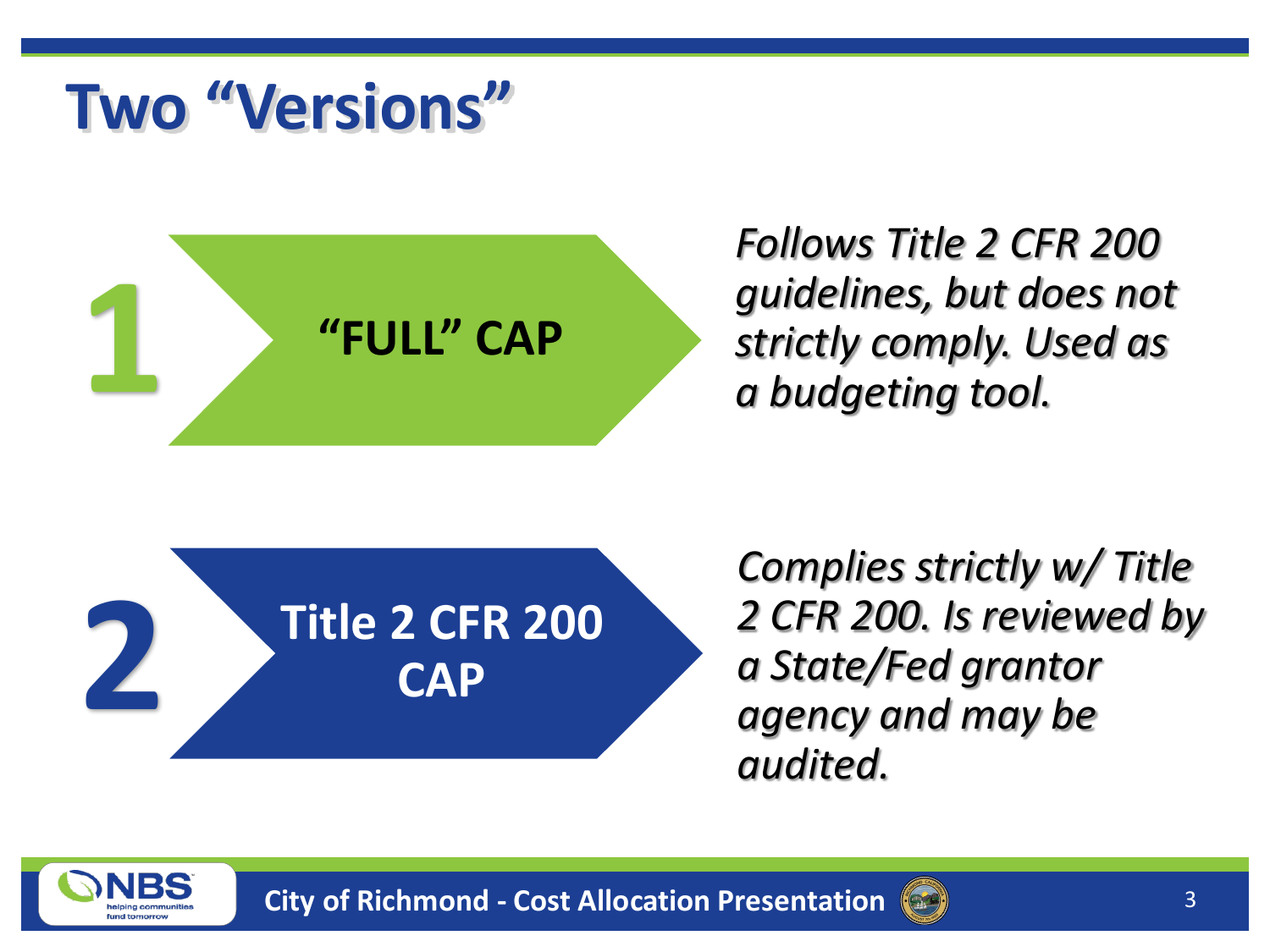## **Cost Allocation Plan – Project Approach**





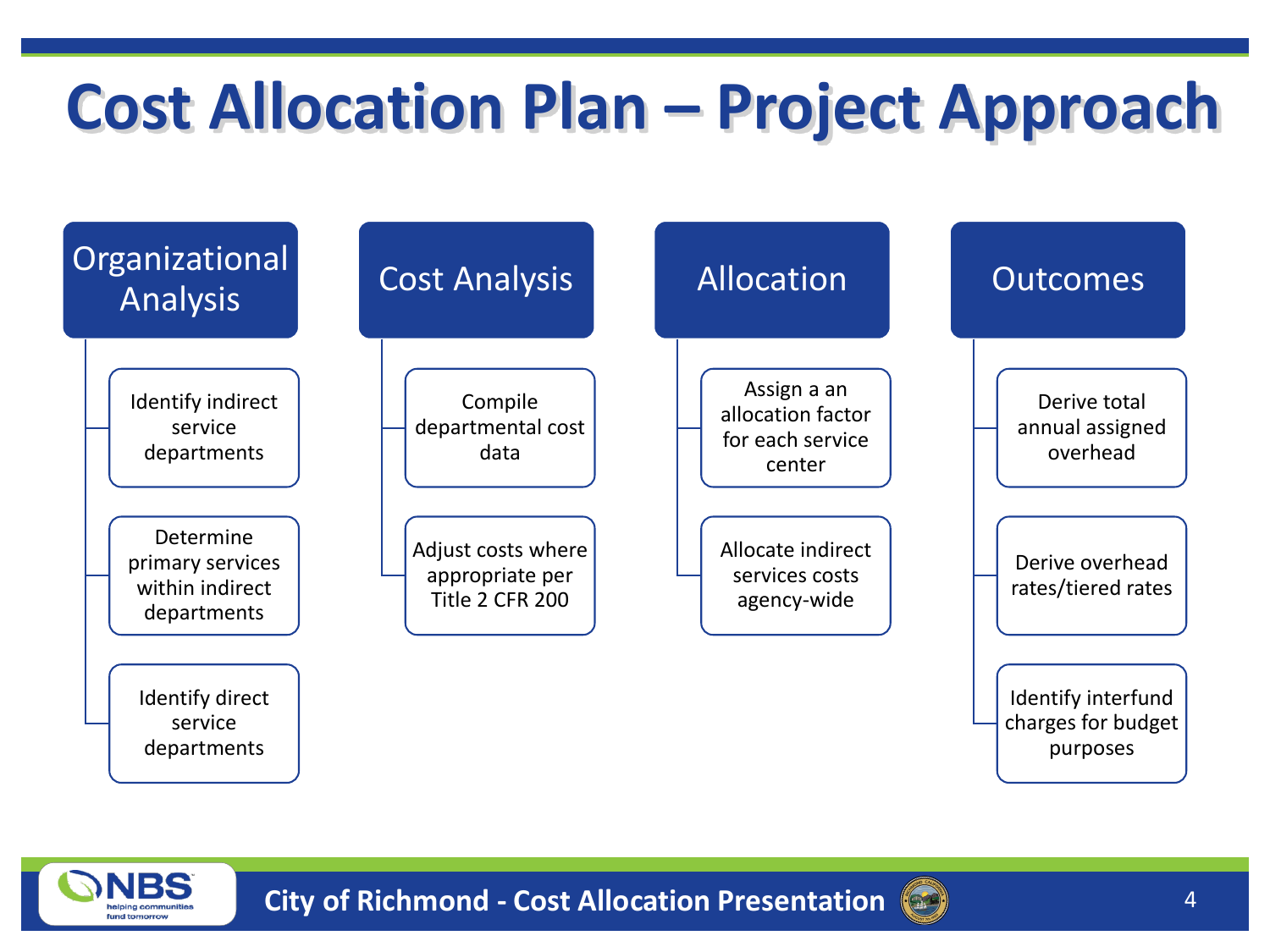## **Richmond – FY 19/20 Title 2 CFR CAP**

| <b>Allocable Budget Unit</b> |                                                  | <b>Total Allocable Expense</b> |
|------------------------------|--------------------------------------------------|--------------------------------|
| <b>BLDG</b>                  | <b>Building Depreciation</b>                     | \$884,426                      |
| <b>EQUIP</b>                 | <b>Equipment Depreciation Allowance</b>          | 717,400                        |
| 0001-131                     | <b>City Manager's Office</b>                     | 1,968,697                      |
| 0001-141                     | <b>City Clerk</b>                                | 768,725                        |
| 0001-151                     | <b>City Attorney</b>                             | 1,908,910                      |
| 0001-171                     | <b>Finance Administration</b>                    | 804,713                        |
| 0001-172                     | <b>Accounting</b>                                | 1,352,545                      |
| 0001-173                     | <b>Budget/Operating</b>                          | 682,065                        |
| 0001-174                     | <b>Payroll</b>                                   | 313,802                        |
| 0001-175                     | <b>Treasury/Cash Management</b>                  | 457,949                        |
| 0001-176                     | <b>Accounts Payable</b>                          | 246,126                        |
| 0001-177                     | <b>Rev Collection</b>                            | 915,383                        |
| 0001-178                     | <b>Purchasing</b>                                | 374,536                        |
| 0001-181                     | <b>Human Resources</b>                           | 2,274,010                      |
| 0001-232                     | <b>Facility Maintenance and Administration</b>   | 8,975,135                      |
| 0001-235                     | <b>Equipment Services/Fleet Maintenance</b>      | 3,721,627                      |
| 0001-261                     | <b>Information Technology Administration</b>     | 1,179,946                      |
| 0001-262                     | <b>Telecommunications, GIS, ERP, and Desktop</b> | 2,231,197                      |
| 0001-263                     | <b>IT/Mailroom and Duplication</b>               | 249,805                        |
| 0001-907<br>$-908$           | Non-Departmental                                 | 10,482,974                     |
| <b>Total</b>                 |                                                  | \$40,509,971                   |



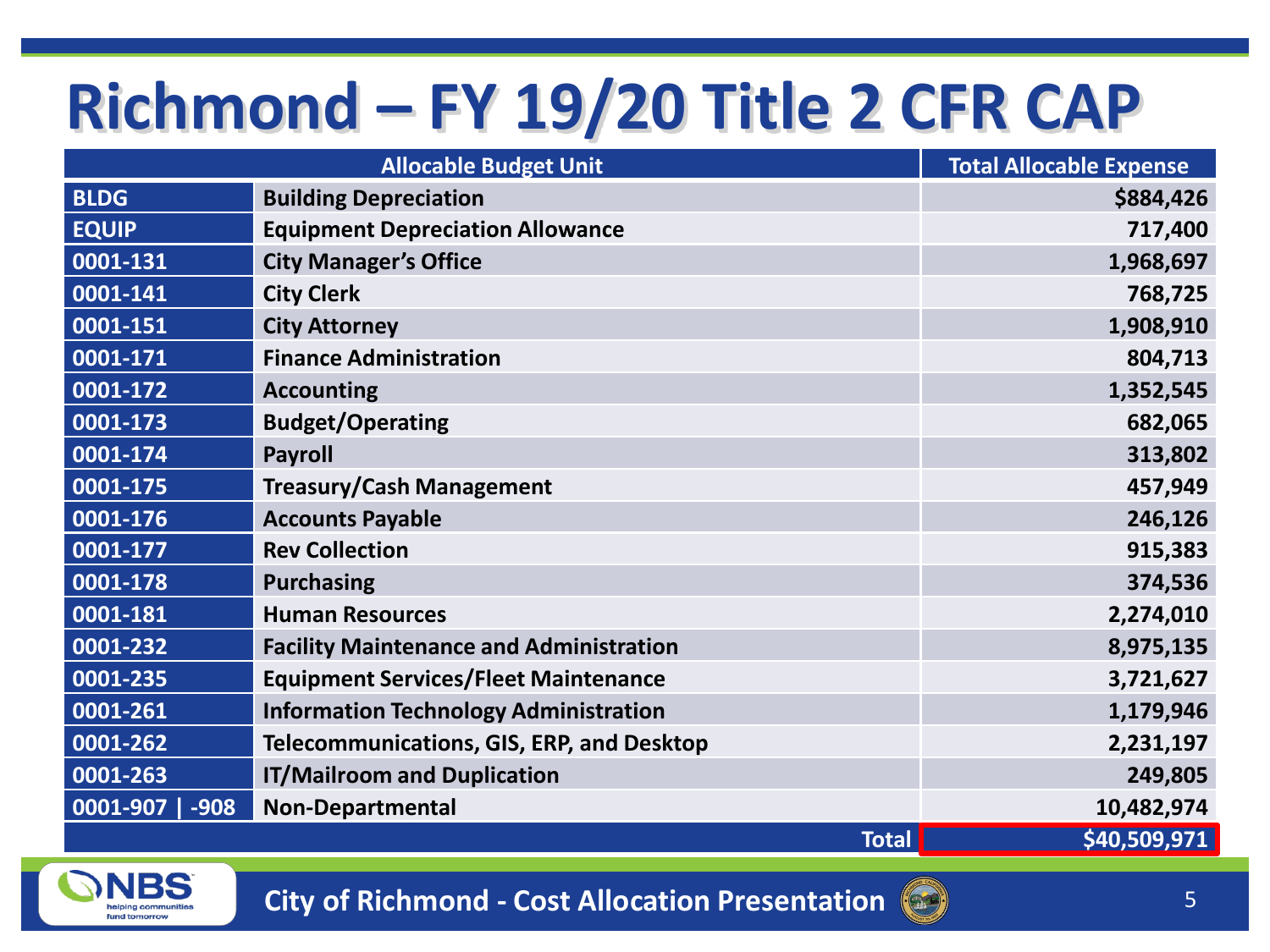#### **Example: Allocation of Purchasing**





**City of Richmond - Cost Allocation Presentation** 6

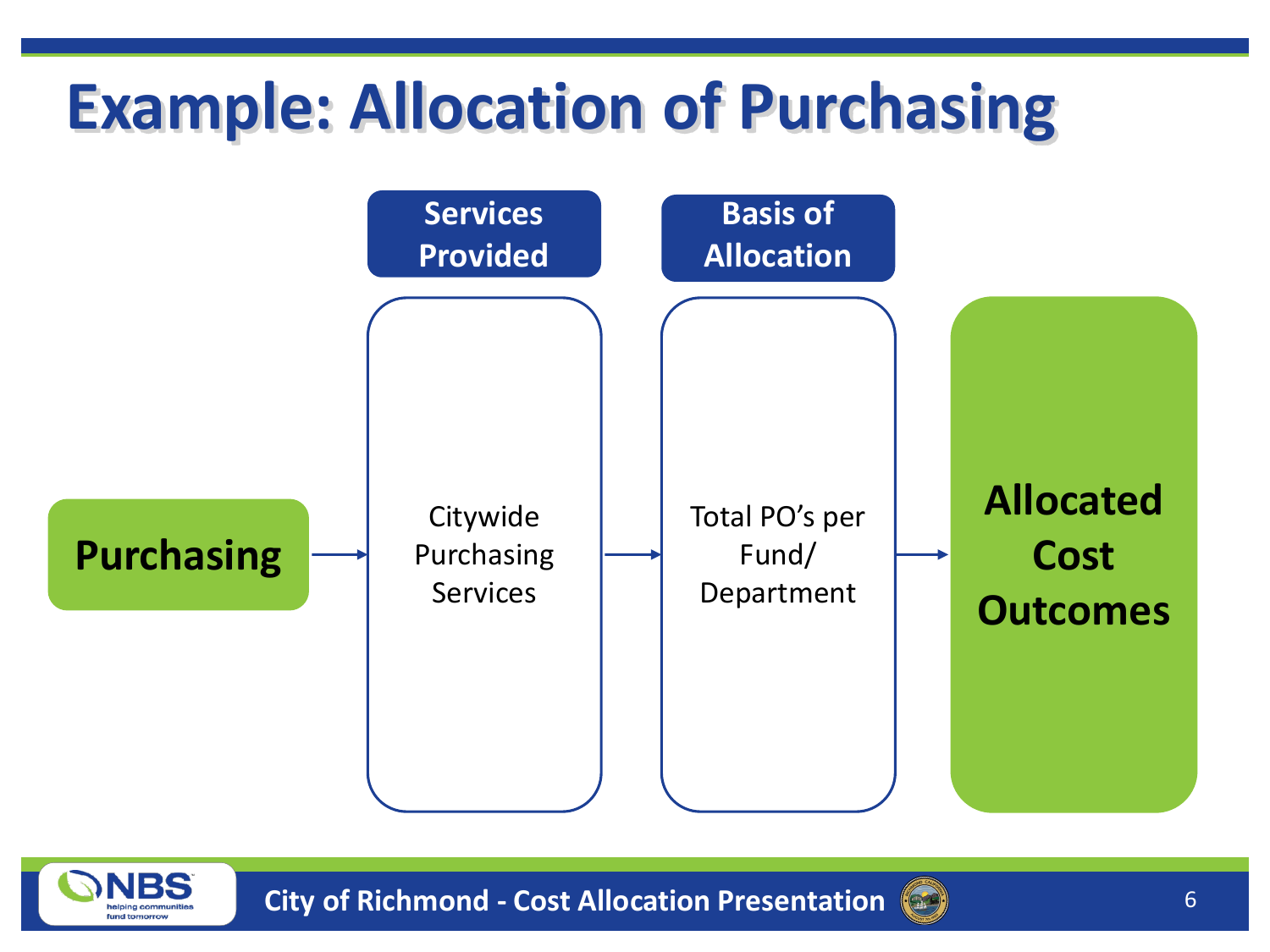#### **Cost Allocation Outcomes**

GENERAL FUND, 61% UNALLOCATED, 16% NON-GENERAL FUND, 12% DEVELOPMENT SERVICES, 3% WASTEWATER, 3% TRANSPORTATION SERVICES, 2% EMPLOYMENT & TRAINING, 2% RENT CONTROL, 1% RHA, 1% PORT OF RICHMOND, 1%



#### **Total Allocations: \$40,509,971**



**City of Richmond - Cost Allocation Presentation** 7

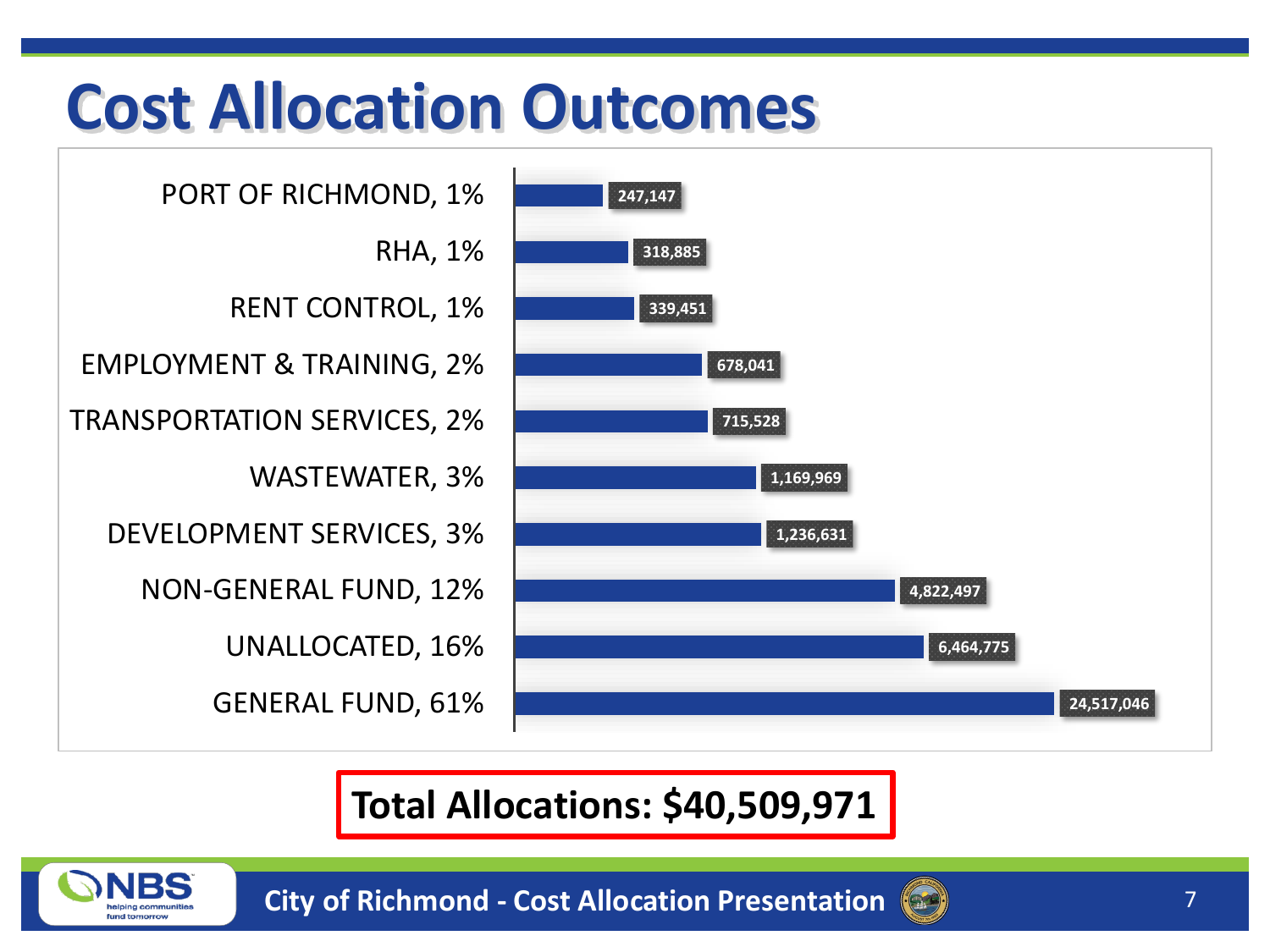#### **Summary**

- Cost Allocation Plan (CAP)
	- $\triangleright$  Fair and equitable allocation of costs to all GF and Non-GF cost centers
	- ➢ Costs are allocated based on a pro-rata share of appropriate metrics
	- ➢ Guided by Title 2 CFR 200
- Costs are allocated to **ALL** City funds, departments, and divisions
- Not all allocated costs are recoverable